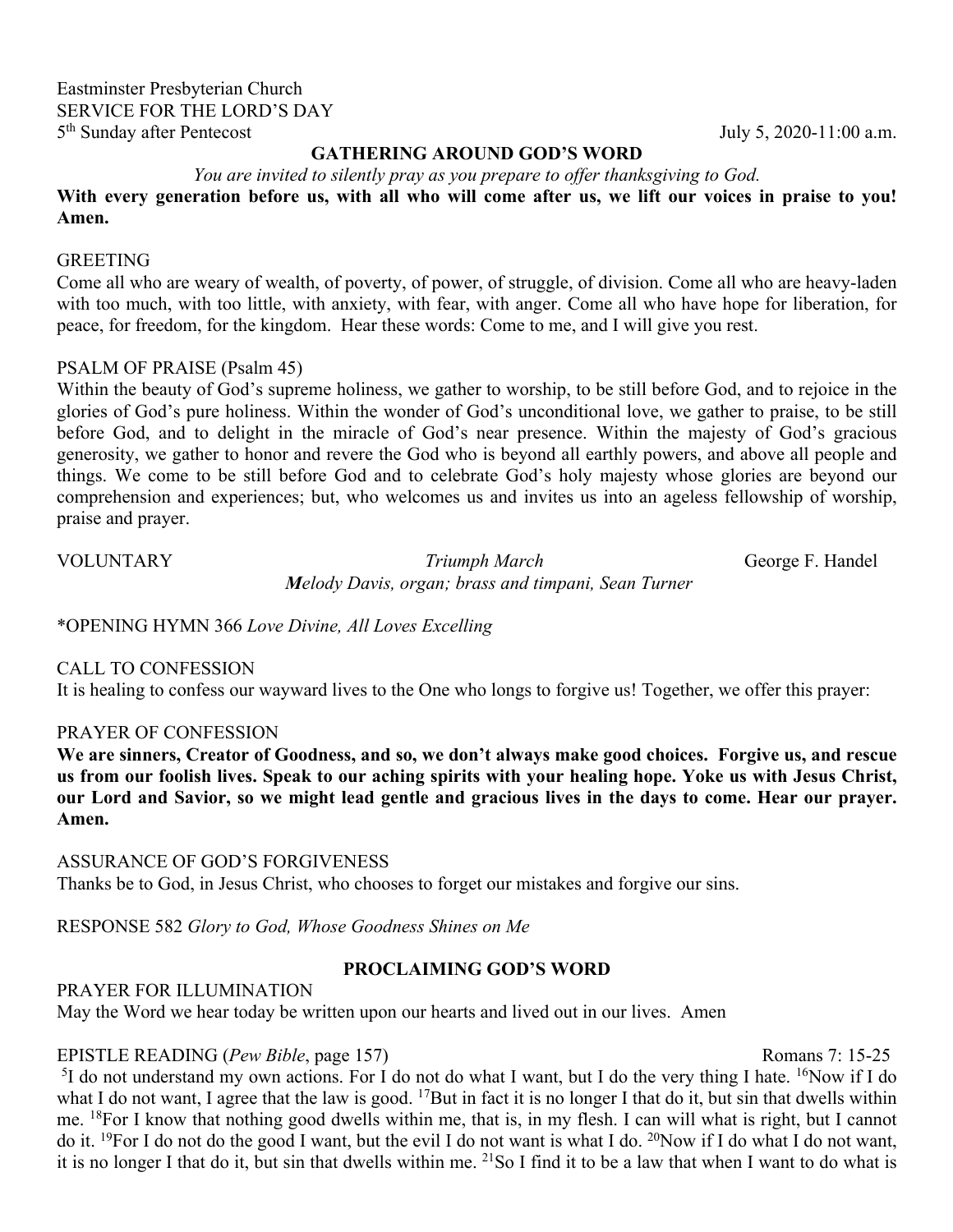good, evil lies close at hand. <sup>22</sup>For I delight in the law of God in my inmost self, <sup>23</sup>but I see in my members another law at war with the law of my mind, making me captive to the law of sin that dwells in my members. <sup>24</sup>Wretched man that I am! Who will rescue me from this body of death? <sup>25</sup>Thanks be to God through Jesus Christ our Lord! So then, with my mind I am a slave to the law of God, but with my flesh I am a slave to the law of sin.

# ANTHEM *I Will Arise and Go to Jesus* Arr. Robert Shaw and Alice Parker  *Sanctuary Choir*

NEW TESTAMENT READING (*Pew Bible*, page 11) Matthew 11: 16-19, 25-30 <sup>16"</sup>But to what will I compare this generation? It is like children sitting in the marketplaces and calling to one another, 17'We played the flute for you, and you did not dance; we wailed, and you did not mourn.' 18For John came neither eating nor drinking, and they say, 'He has a demon'; 19the Son of Man came eating and drinking, and they say, 'Look, a glutton and a drunkard, a friend of tax collectors and sinners!' Yet wisdom is vindicated by her deeds." 25At that time Jesus said, "I thank you, Father, Lord of heaven and earth, because you have hidden these things from the wise and the intelligent and have revealed them to infants; <sup>26</sup>yes, Father, for such was your gracious will. 27All things have been handed over to me by my Father; and no one knows the Son except the Father, and no one knows the Father except the Son and anyone to whom the Son chooses to reveal him. <sup>28"</sup>Come to me, all you that are weary and are carrying heavy burdens, and I will give you rest. <sup>29</sup>Take my yoke upon you and learn from me; for I am gentle and humble in heart, and you will find rest for your souls.  $30$ For my yoke is easy, and my burden is light."

The grass withers, the flowers fade, but this, the Word of our Lord, lasts forever. Thanks be to God.

**\***HYMN 188 *Jesus Loves Me*

SERMON The "REST" of the Story Sherry Holloman

#### **RESPONDING TO GOD'S WORD**

\*AFFIRMATION OF FAITH **from** *The Coming Kingdom* 

We have heard scripture read and proclaimed. Now comes the time when we say with our lips what we believe in our hearts to be the truth about our Triune God:

**Jesus taught us to speak of hope as the coming of God's kingdom. We believe that God is at work in our world turning hopeless and evil situations into good. We believe that goodness and justice will triumph in the end and that tyranny and oppression cannot last forever. One day all tears will be wiped away; the lamb will lie down with the lion, and justice will roll down like a mighty stream. True peace and true reconciliation are not only desired, they are assured and guaranteed in Christ, and sustained by the power of the Holy Spirit. This is our faith. This is our hope. Amen**

# PRAYERS OF THE CHURCH AND THE LORD'S PRAYER

A poet once wrote: "No man is an island." Our lives intersect with a host of others. Lovingly, let us now pray for them. We pray, loving God, for the blessing of your Spirit on all kinds of people with their widely diverse needs. Your blessing, please, on the sick and those who nurse them, on workers and those who employ them, on the unemployed and those who stand by them. Your blessing, please, on the hungry and those who feed them, on refugees and those who welcome them, on drug addicts and those who treat them, and the sorrowing and those who comfort them. Your blessing, please. Pour your Holy Spirit on these folk for whom we have prayed, and also on the many who never catch our eye or make it into our prayers. Through Christ Jesus, we pray together saying**…Our Father, who art in heaven, hallowed be thy name. Thy kingdom come, Thy will be done, on earth as it is in heaven. Give us this day our daily bread; and forgive us our debts, as we forgive our debtors; and lead us not into temptation, but deliver us from evil. For thine is the kingdom and the power and the glory, forever. Amen.**